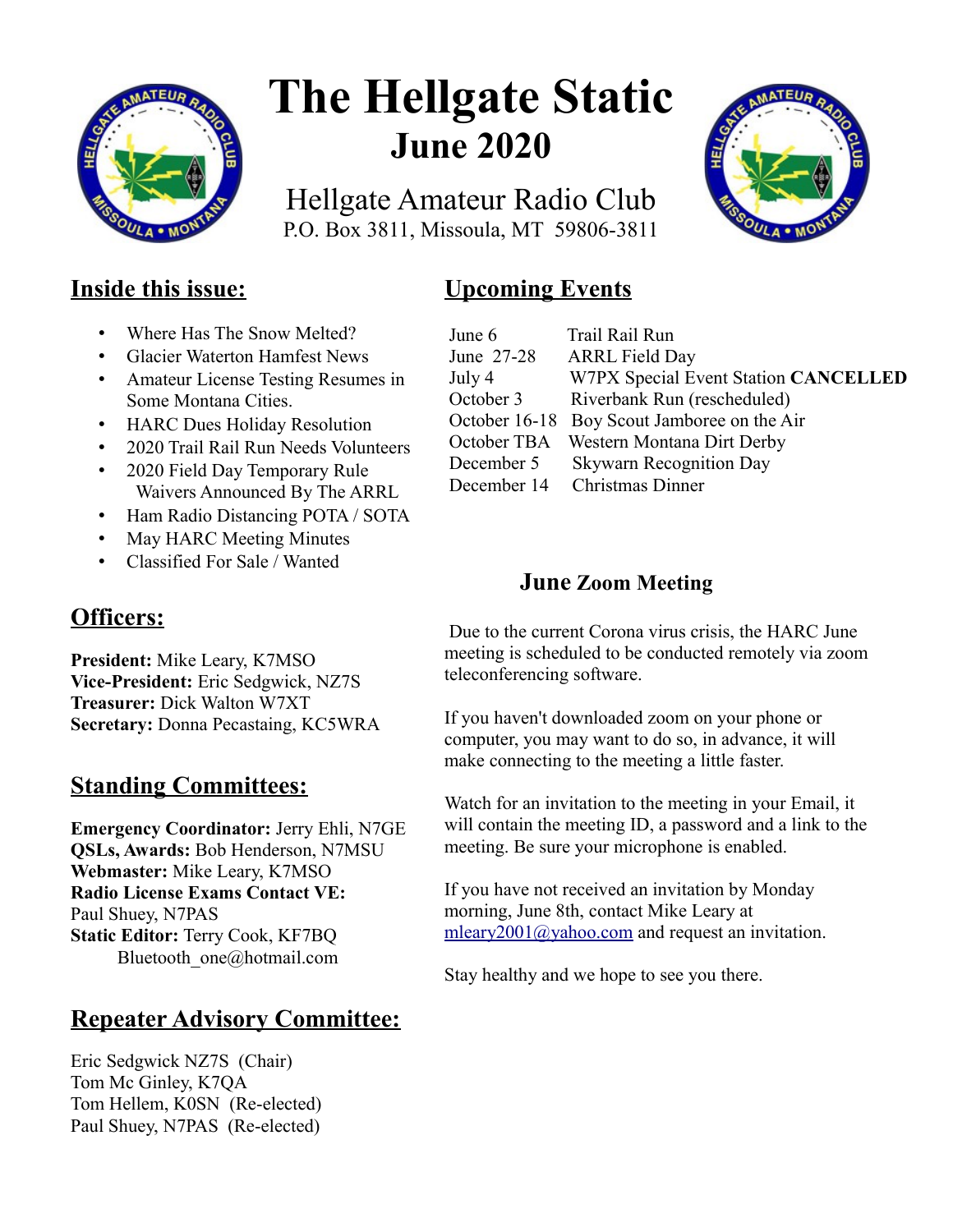### **WHERE has the SNOW MELTED?**

#### By K7VK Vick

Are you anxious to get out in the mountains and are wondering where the snow has melted? Maybe contemplating a "Summits on the Air" activation or a Field Day high-point? The National Weather Service has a pretty accurate prediction of current snow coverage. After bringing up the following link, just click on the most recent date below the 'Snow Analyses Overlays', image. That will download a kmz. Clicking on that .kmz will load Google Earth with snow coverage data. Zoom-in on the location of interest and you will see what the predicted snow coverage is. It's pretty cool. Here's the Link: https://www.nohrsc.noaa.gov/earth/.



#### **Glacier Waterton Hamfest News**

The Glacier Waterton Hamfest will be held this year however it will be scaled back due to Corona virus concerns. The registration fee will be waived for this years attendees, and those who have already preregistered can have their fee applied to next the 2021 hamfest or may request a refund. Drawings for the major amateur radio prizes will not be held this year.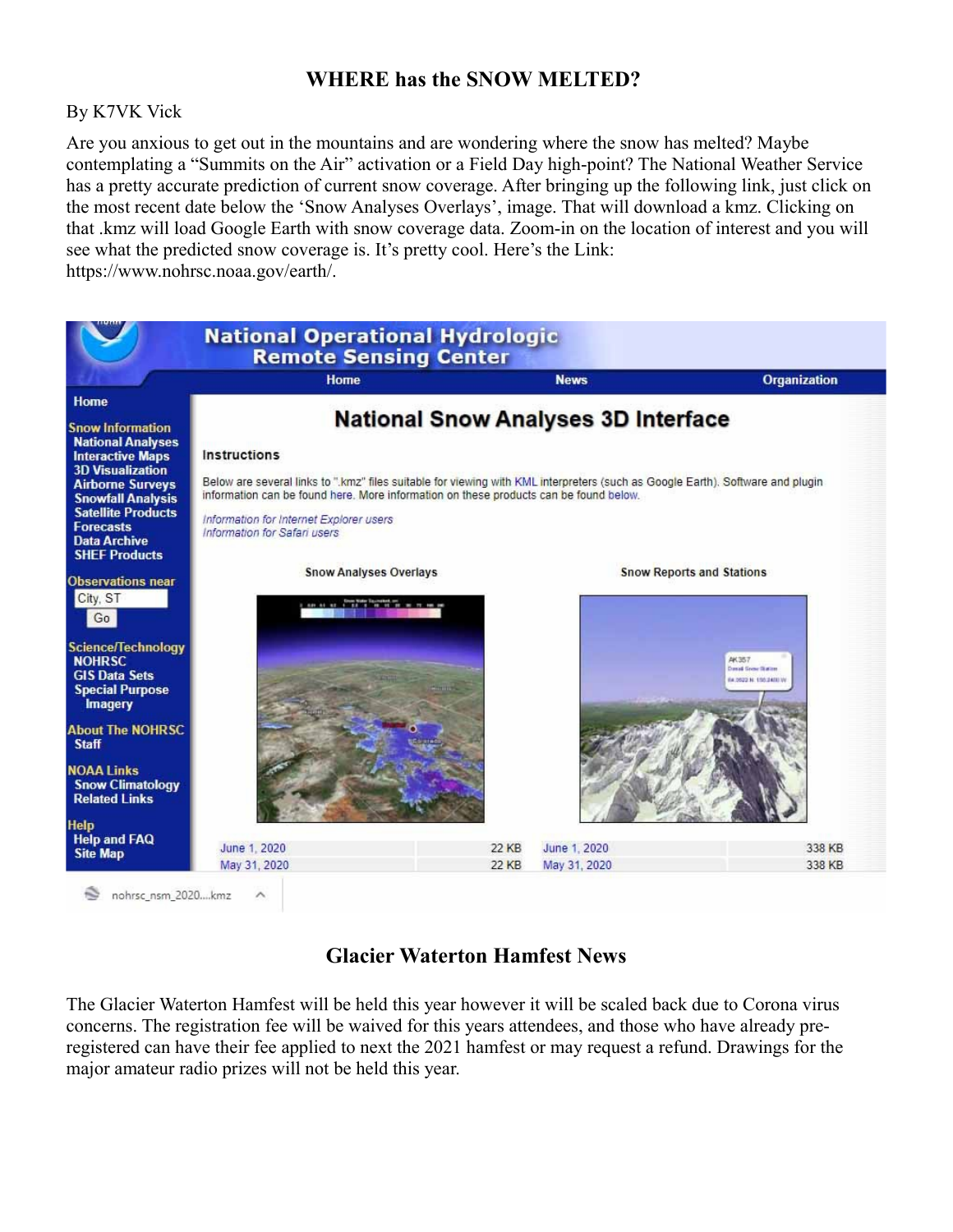## **Amateur Radio Testing Reopens in Montana**

Amateur radio volunteer examiners in Billings and Helena and Great Falls have resumed in person testing sessions. Some testing sessions are being held outdoors, weather permitting. The extra class question pool will be refreshed July 1, 2020.

## **HARC Dues Holiday Resolution**

In virtue of the club's relatively healthy financial situation; of the Covid-19 epidemic's curtailment of club activities; as a reward to faithful members of the past few years; and in hopes that it may encourage club membership, the Hellgate Amateur Radio Club resolves:

(a) That all members whose 2020 dues are current as of July 1st, 2020, irrespective of the date on which the dues were paid, shall be declared as being fully paid for the 2021 year, as well;

(b) That the Club Treasurer shall record those members as paid for 2021 on the club rolls;

(c) The members are reminded that contributions to the club's treasury are always welcome.

## **2020 Trail Rail Run**

The Trail Rail Run is being held on June 6th, for Montanans only. However, the "usual ham crew" is from the Spokane area with a few Northern Idahoans. Due to COVID restrictions, we are anticipating the need to fill positions with MT hams. I am coordinating with Dan Croskrey (ham coordinator) to fulfill our shared objectives of making sure this run is supported, and ham radio is viewed as a capable resource which can be relied upon under "challenging" circumstances. There's a lot of things still up in the air, but one thing we know for sure is that we need volunteers!

This is a really cool event which is a little different than HARC-normal. Instead of a spreadsheet, you sign up online. Click here:<https://runsignup.com/Race/Volunteer/MT/StRegis/TrailRailRun#15670>the task password is "operator1". This is to weed out non-hams trying to sign up for a ham position. Signing up makes sure there's some pulled pork for you at lunch/dinner and it's where you put in your T shirt size.

The 50-mile race length and the multiple simultaneous events does some things to the timing of aid stations. Aid stations to the West (closer to the start) open and close earlier and aren't open for very long total. Aid stations to the East open somewhat later, but are open till the end. Hence, the latest stations have morning and afternoon shifts. Even though the race takes all day, you're not necessarily stuck there all day--unless you sign up for both shifts. We have options to fit any schedule!

The main repeater is 70cm, and there's a simplex fallback channel. An HT is adequate for many stations, but some require a mobile. This is indicated in the attached information. Check before signing up and make sure you have gear appropriate for the aid station you sign up for. And as always, be prepared for wildly changing weather. You'll be outside or in your rig.

You're not going to regret your day in the woods! This is my favorite event since we're no longer doing TOSRV or OGF.

Thanks, and have a great day! Coordinator, Bryce AF7RQ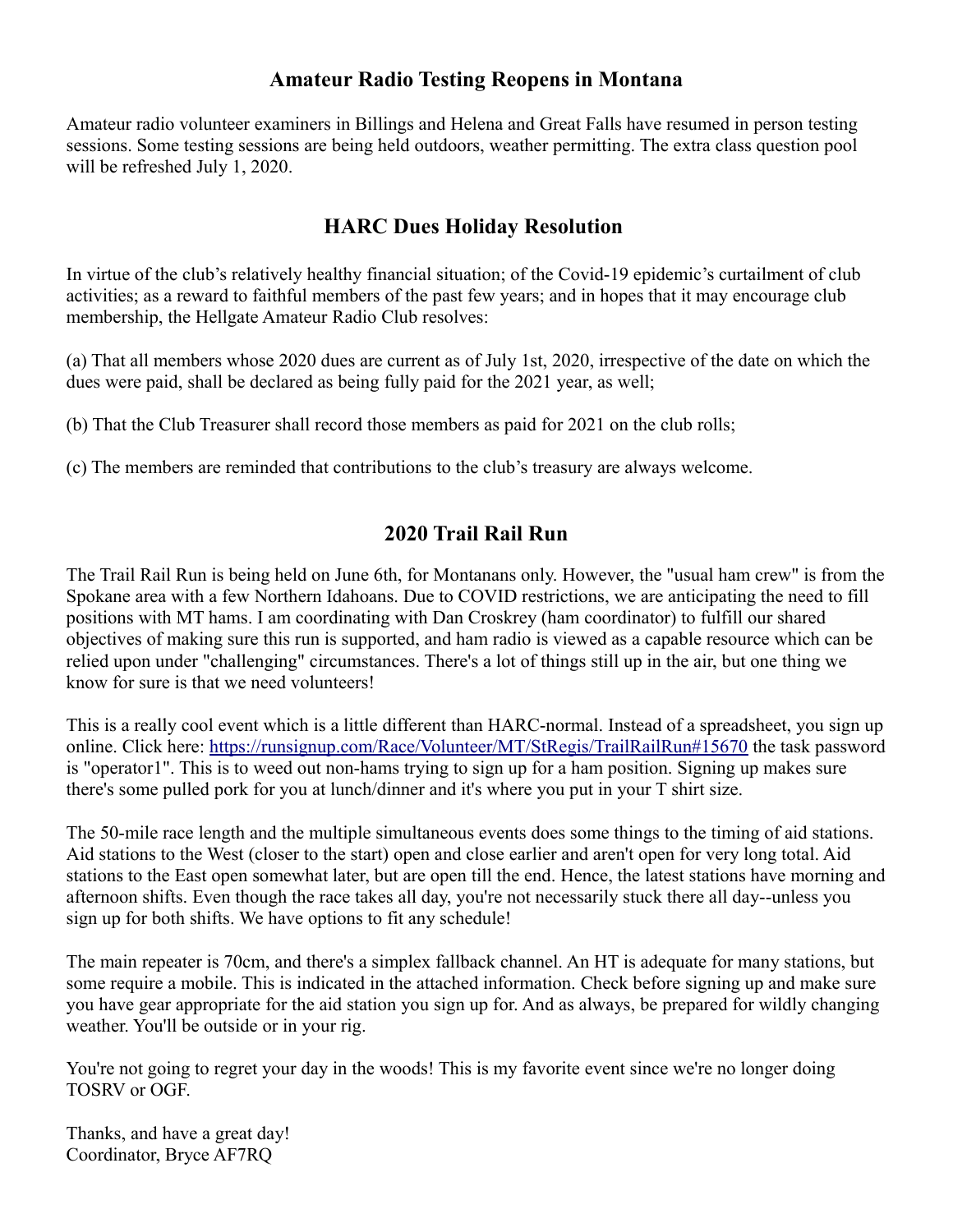## **Temporary Rule Waivers Announced for 2020 ARRL Field Day**

#### ARRL Newsletter 05/28/2020

With one month to go before 2020 **[ARRL Field Day](http://www.arrl.org/fieldday)**, June 27 – 28, the ARRL Programs and Services Committee (PSC) has adopted two temporary rule waivers for the event:

#### **1) For Field Day 2020 only, Class D stations may work all other Field Day stations, including other Class D stations, for points.**

**[Field Day rule 4.6](http://www.arrl.org/field-day-rules#classd)** defines Class D stations as "Home stations," including stations operating from permanent or licensed station locations using commercial power. Class D stations ordinarily may only count contacts made with Class A, B, C, E, and F Field Day stations, but the temporary rule waiver for 2020 allows Class D stations to count contacts with other Class D stations for QSO credit.

#### **2) In addition, for 2020 only, an aggregate club score will be published, which will be the sum of all individual entries indicating a specific club (similar to the aggregate score totals used in ARRL affiliated club competitions).**

Ordinarily, club names are only published in the results for Class A and Class F entries, but the temporary rule waiver for 2020 allows participants from **[any Class](http://www.arrl.org/field-day-rules#class)** to optionally include a single club name with their submitted results following Field Day.

For example, if Podunk Hollow Radio Club members Becky, W1BXY, and Hiram, W1AW, both participate in 2020 Field Day — Hiram from his Class D home station, and Becky from her Class C mobile station —

both can include the radio club's name when reporting their individual results. The published results listing will include individual scores for Hiram and Becky, plus a combined score for all entries identified as Podunk Hollow Radio Club.

The temporary rule waivers were adopted by the PSC on May 27, 2020.

ARRL Field Day is one of the biggest events on the amateur radio calendar, with over 36,000 participants in 2019, including entries from 3,113 radio clubs and emergency operations centers. In most years, Field Day is also the largest annual demonstration of ham radio, because many radio clubs organize their participation in public places such as parks and schools.

Due to the COVID-19 pandemic, many radio clubs have made decisions to cancel their group participation in ARRL Field Day this year due to public health recommendations and/or requirements, or to significantly modify their participation for safe social distancing practices. The temporary rule waivers allow greater flexibility in recognizing the value of individual and club participation regardless of entry class.

ARRL is contacting logging program developers about the temporary rule waivers so developers can release updated versions of their software prior to Field Day weekend. Participants are reminded that the preferred method of submitting entries after Field Day is via the **[web applet](https://field-day.arrl.org/fdentry.php)**. The ARRL Field Day rules include instructions for **[submitting entries](http://www.arrl.org/field-day-rules#reporting)** after the event. Entries must be submitted or postmarked by Tuesday, July 28, 2020.

The ARRL Field Day **[web page](http://www.arrl.org/fieldday)** includes a series of articles with ideas and advice for adapting participation this year.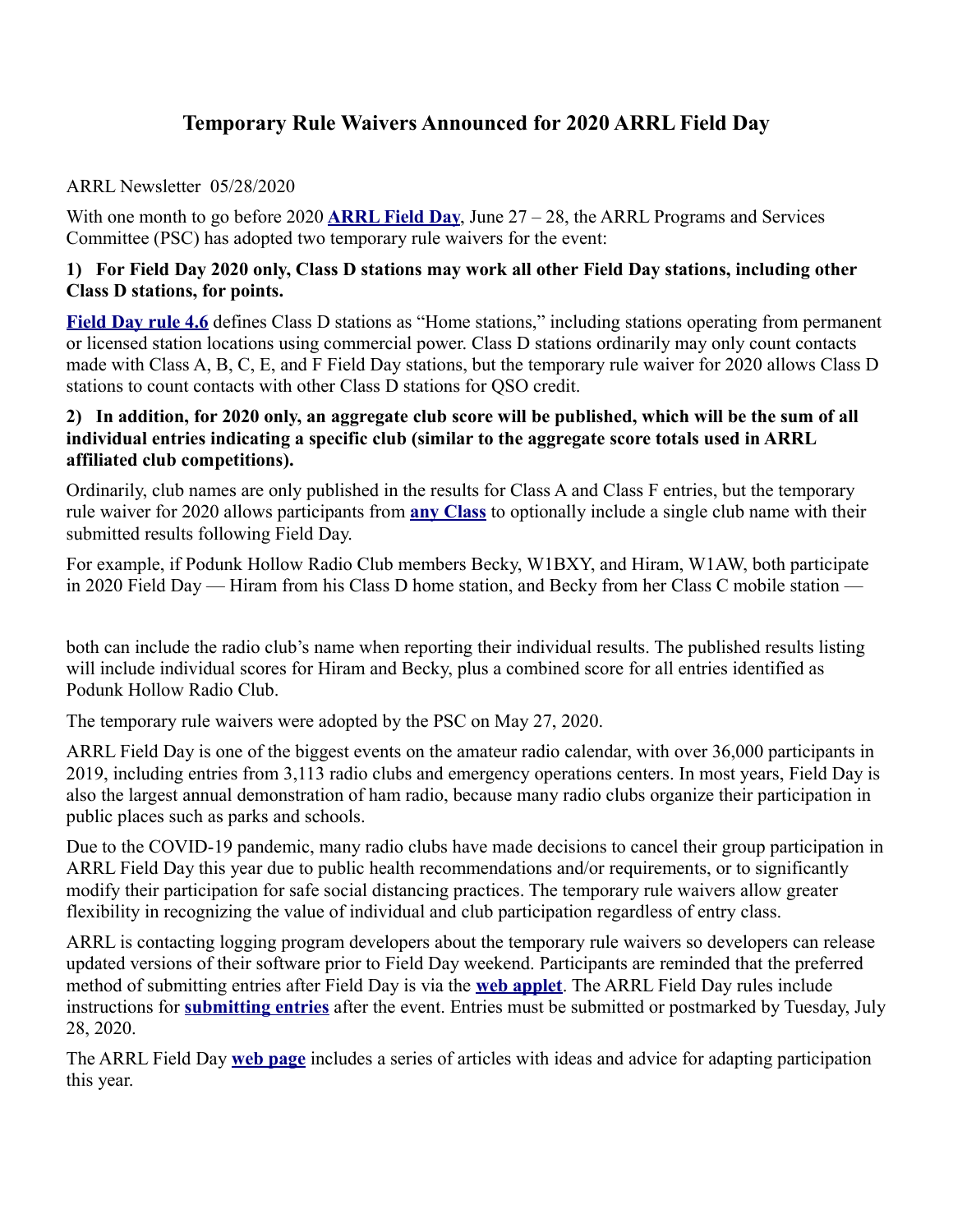## **Ham Radio Distancing**

#### By K7VK Vick

In this time of 'social distancing' we radio operators can 'hunker-in' in the ham shack or we can get outside to operate from a summit or a Park. Two fun amateur radio programs fit 'social distancing' well: Summits on the Air (SOTA) and Parks on the Air (POTA).

The POTA website is: [https://parksontheair.com/.](https://parksontheair.com/)

The SOTA website is: [https://www.sota.org.uk/.](https://www.sota.org.uk/)

Both those websites have detailed information about the programs and, nifty 'spotting' and 'scheduling' tools. Both programs have log-tracking for points and awards.

It is easy to stay very radio-active 'chasing' Parks and Summits and/or getting out 'activating' Parks or Summits with your radio.

Go for it and keep that 2-meter 'social distancing'.

#### **Tentative May Zoom Meeting Minutes**

Members Present: Not recorded

Approve the May meetings minutes: Moved by Paul, N7PAS, 2nd by Terry, KF7BQ. motion passed.

Treasurers report: By Dick, W7XT Dick introduced a couple of resolutions that would

1.) create a dues holiday for HARC members who are in good standing as of July 1, 2020. 2<sup>nd</sup> by Terry KF7BQ

2.) Help facilitate the purchase of a club HF transceiver suitable for field day use.  $2<sup>nd</sup>$  by Tom K0SN

The text of the resolutions are attached. Both were passed by the members present.

RESOLUTION NO. 1: In virtue of the club's relatively healthy financial situation; of the Covid-19 epidemic's curtailment of club activities; as a reward to faithful members of the past few years; and in hopes that it may encourage club membership, the Hellgate Amateur Radio Club resolves:

(a) That all members whose 2020 dues are current as of July 1st, 2020, irrespective of the date on which the dues were paid, shall be declared as being fully paid for the 2021 year, as well;

(b) That the Club Treasurer shall record those members as paid for 2021 on the club rolls;

(c) The members are reminded that contributions to the club's treasury are always welcome.

 RESOLUTION NO. 2: In the previous year, in anticipation of Field Day activities, the club charged the HF Committee with the task of selling the club's several HF transceivers, fully operational or not, but excluding the excellent Elecraft K2. The Committee was further charged to use the money realized to acquire a more modern, serviceable radio for club use. Those radios have now been sold, but he new radio has not been obtained for lack of success in making an acceptable deal, or having deals fall through. Therefore, the club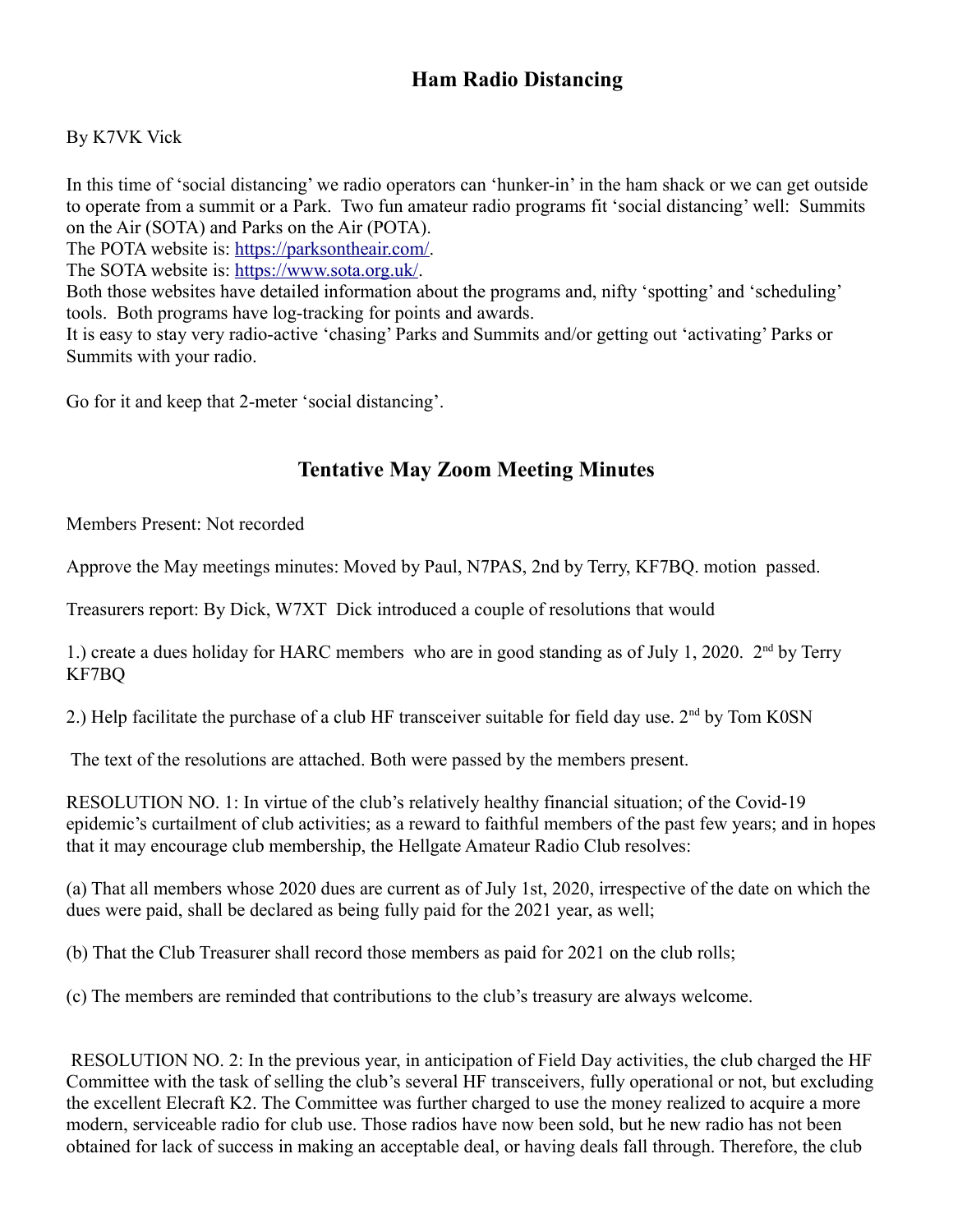now resolves:

(a) That the HF Committee shall have flexibility in making a financial arrangement beneficial to the club for purchasing a satisfactory HF transceiver;

(b) That the net cost of the radio acquired by the committee shall not exceed \$2500.

(c) That the Committee is therefore authorized to use club funds to purchase a package of equipment, including the desired transceiver, provided hat any, and all, expenditures above \$2500 are recovered by sales within one year from the date of purchase.

Repeater Committee Report: By Paul N7PAS and Eric NZ7S

HF Committee Report: Field Day, Tom K0QA will inquire with MT DNRC to see if Mt Sentinel can be used again this year.

Other Business: Bryce AF7RQ, announced that the 2020 Trail Rail Run needs amateur radio volunteers for 10 aid stations. The event takes place June 6th

Awards: Andy is working on the "Worked All Hellgate Award"

Health & Welfare Net – Andy will be net control. Mondays, 146.90 repeater at 12 noon local.

Suggestion that we post meetings / events on Meetup.Com.

VHF Net Control operators:

- 13 May Andy KF7CMY
- 20 May Terry KF7BQ
- 27 May Mike K7MSO
- 03 June Donna KC5WRA

Next Meeting: Zoom Monday June 8<sup>th,</sup>

#### **--- Classified For Sale / Wanted ---**

#### **FOR SALE:**

Astron RS-35M linear power supply \$125 Yaesu FT-890AT transceiver, with matching PS \$500 CW filter--recent alignment. Pyramid PS-26KX adjustable voltage power supply \$50 Icom PS-125 power supply- companion to several Icom transceivers \$125 TenTec 238 antenna tuner—highly efficient \$250 MFJ CW paddle—similar to Bencher \$50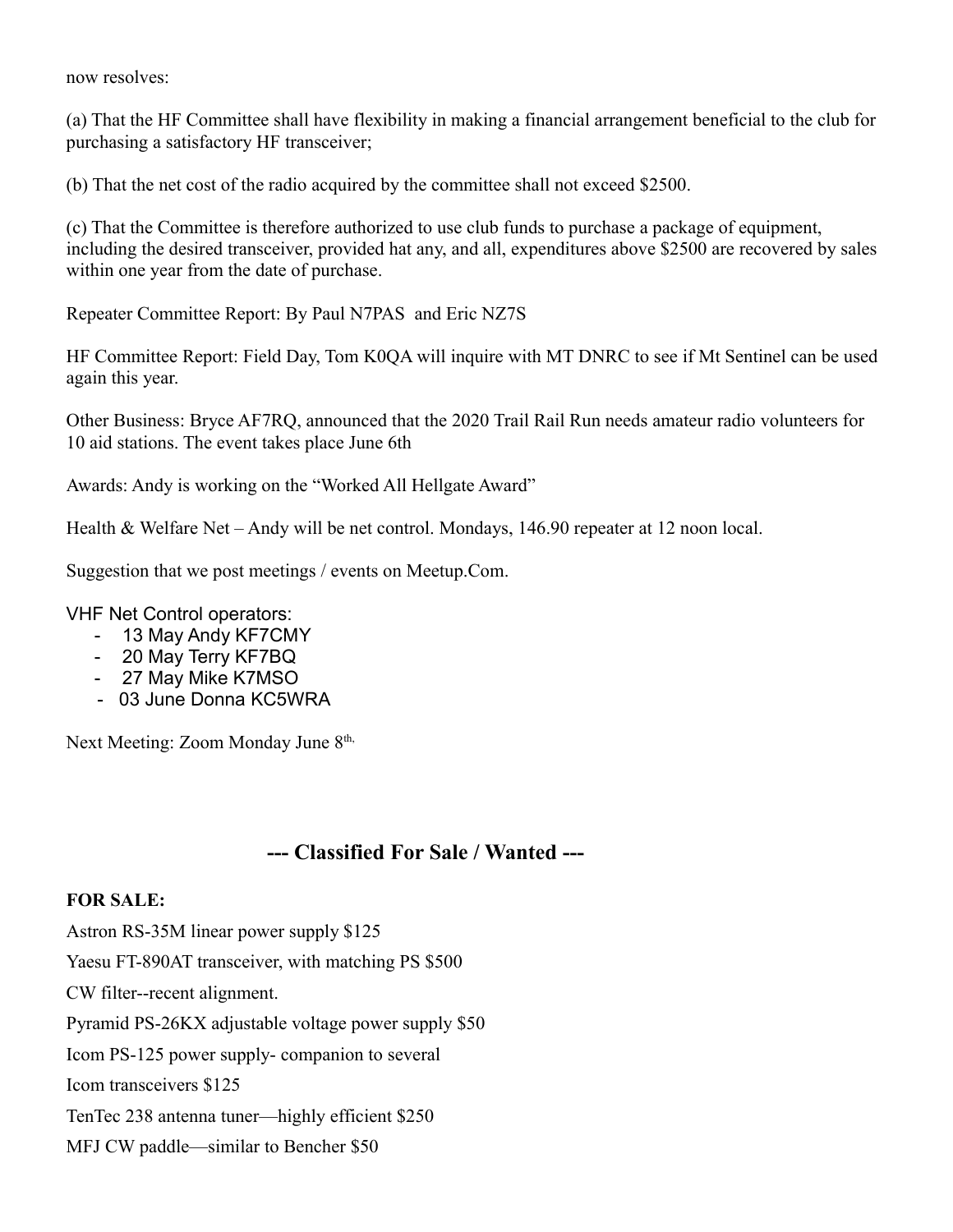#### **FOR SALE:**

| Vertical antennas:                                                  |
|---------------------------------------------------------------------|
| Comet GP-3. (2 M) \$75                                              |
| Comet GP-15. (2 M, 70 cm, 6 M). \$125                               |
| Cushcraft Ringo Ranger (2 M). \$40                                  |
| Beams:                                                              |
| Cushcraft A270105, 5 element, (2 M, 70 cm). \$100 *                 |
| HyGain VB-214, 14 element, (2 M). \$125 *                           |
| * With Ham Rotor, CDE Control box, 8 conductor wire, add \$150      |
| Tuners:                                                             |
| MFJ-949E, High frequency 160-10M, 300 watt. \$100                   |
| Icom-AH-4, automatic tuner High frequency. \$170 *                  |
| * Icom AH-4 includes 150 feet #12 copper wire.                      |
| Radios:                                                             |
| Kenwood TS-570S, with CW filter, \$300                              |
| Classic Station rig:                                                |
| Drake 'C' line TWINS, L-4B 2,000 Watt AMPLIFIER, MN 2000 **         |
| ** R4C has all 15 crystal slots filled for wide frequency coverage. |
| ** R4C has all 3 CW filters, (1500, 500, 250 cycles).               |
| ** R4C has operational Noise Blanker.                               |
| ** T4Xc has full power out 175-225 watts 10m-160m.                  |
| ** T4Xc comes with 4 or 6 spare Final tubes.                        |
| ** AC-4/MS-4 Power supply with Speaker included w/Twins.            |
| ** Shure 44 mic goes with the Twins.                                |
| ** Power supply for L-4B included with Amplifier.                   |
| ** Have spare tubes (circuits) for the Twins                        |
| Prefer to sell Drake Station as one unit for \$1,500.               |
| Will sell Twins for \$800.                                          |
| Will sell L4B (with Pwr Spply) for \$650.                           |
| Will sell MN2000 tuner for \$200.                                   |
| Extra Drake gear:                                                   |
| MN-4 Tuner, 300 watt. (3 output SO-239). \$150.                     |